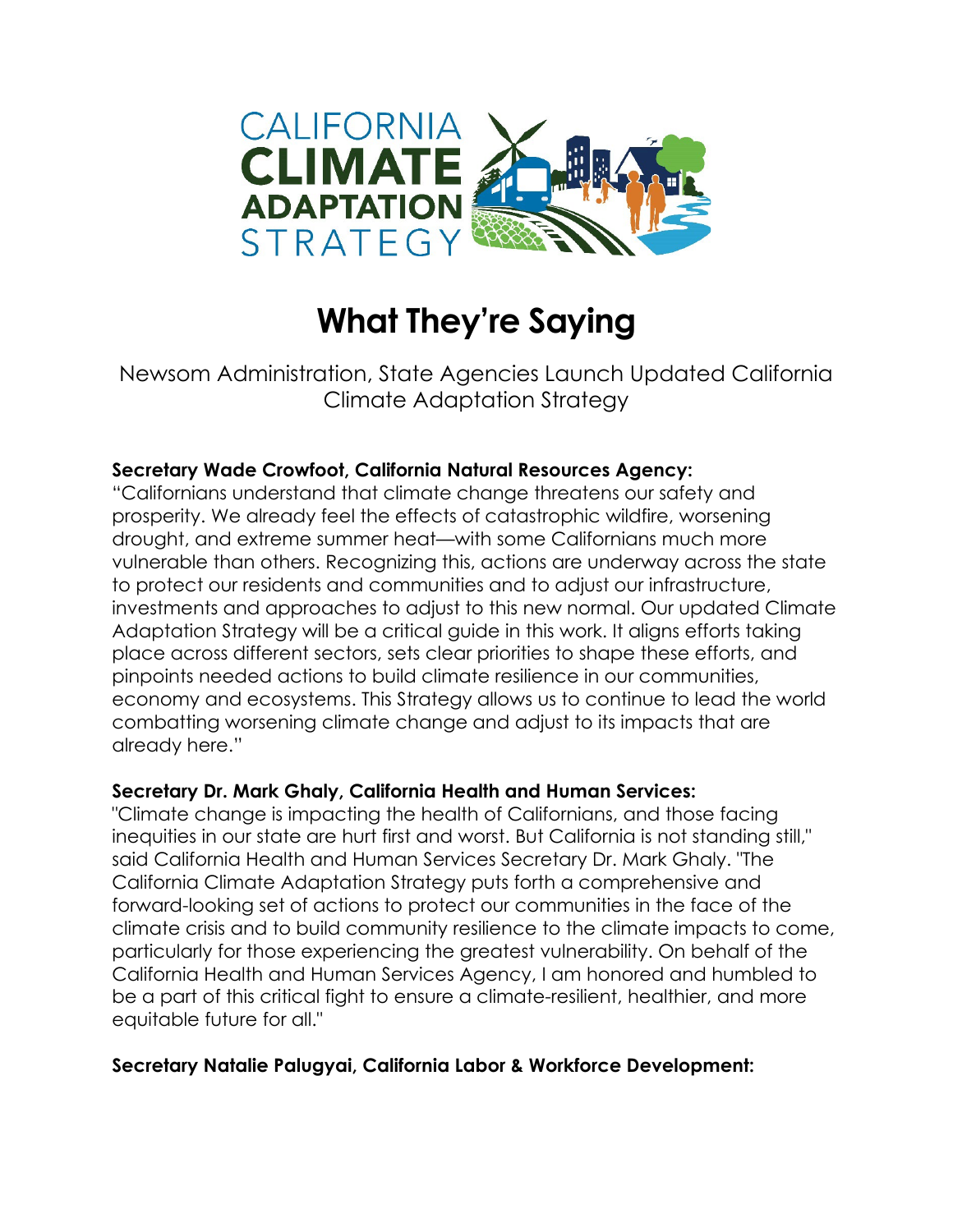"At the heart of the climate change conversation is a workforce conversation. To effectively prepare and plan for the new climate conscious economy requires recognizing the impacts on our workforce and intentionally looking for the opportunities to create good jobs across various sectors. California's Climate Adaption Strategy will provide key inputs to inform the strategies and investments across the State's workforce system in support of California's workers and employers at the front lines of this transition."

#### **Director Samuel Assefa, California Governor's Office of Planning and Research:**

"Every corner of California is impacted by climate change and the choices we make today will define the future for our state, our communities, and our children. The California Climate Adaptation Strategy charts an actionable path towards a climate resilience future," said Office of Planning and Research Director Samuel Assefa. "The Adaptation Strategy comes on the heels of the Intergovernmental Panel on Climate Change's (IPCC) Sixth Assessment Report, which calls for global transformational adaptation actions. As the IPCC report outlines, there is much work to do to adapt to a changing climate, especially for the most vulnerable among us, and the Adaptation Strategy serves as the state's framework to guide equitable adaptation actions that build community resilience across California."

#### **Director Dee Dee Myers, California Governor's Office of Business and Economic Development:**

"Our climate crisis requires urgent and persistent attention. The California Climate Adaptation Strategy outlines concrete steps to help us reduce the risk of climate-driven disasters while preparing for changes we know might come. Together, they will help us ensure a robust and thriving California economy well into the future."

#### **Secretary Lourdes Castro Ramírez, Business, Consumer Services and Housing**

**Agency:** "The California Climate Adaptation Strategy is a critical guide in our efforts to increase resilience and resources for people and neighborhoods in some of our most climate vulnerable communities. At the Business, Consumer Services and Housing Agency we are committed to working in partnership with communities to better integrate housing in neighborhoods and minimize the impact of climate by building housing close to transit, jobs, and community serving amenities such as schools, healthcare centers, grocery stores and banks."

#### **Director Mark Ghilarducci, California Governor's Office of Emergency Services:**

"Much of the work done today by Cal OES is directly related to the consequences brought on by a changing climate. It is a state and national security issue, and we must treat it as such. This is a global challenge that calls for our full focus and attention. Urgent action is needed now through mitigation,